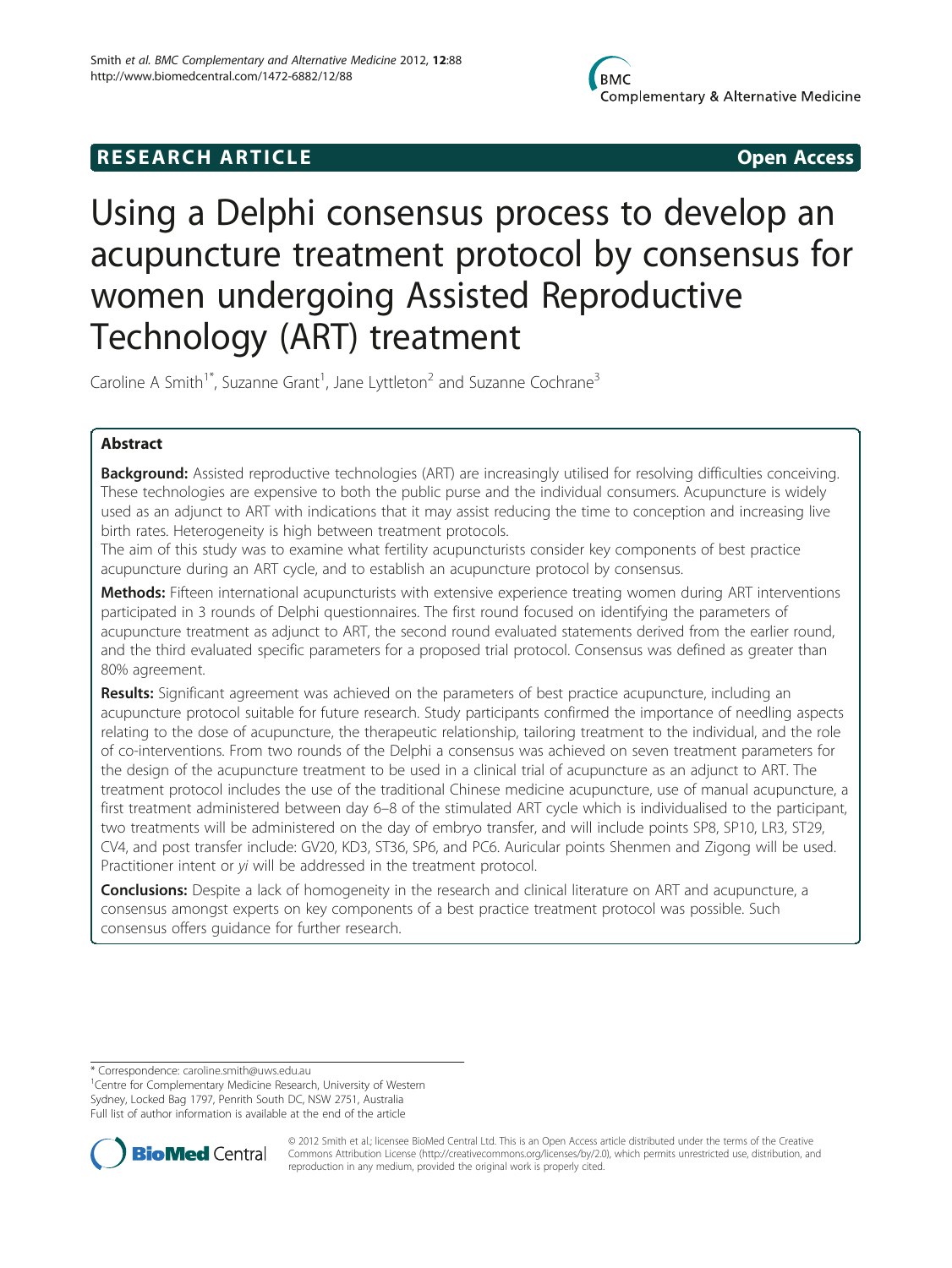#### Background

There are increasing numbers of women reporting delays with conceiving. In Australia one in six women report infertility and, 50% seek fertility services [[1\]](#page-8-0). Over the last five years, the number of assisted reproductive technology (ART) procedures has increased on average by 10% per year in Australia, despite the significant personal costs of ART [\[2](#page-8-0)]. In fact, Australia has one of the highest levels of utilisation at 1,574 cycles per million population, with the average cost of a standard in vitro fertilization (IVF) cycle at \$5,492. ART is a resource intensive and costly treatment option for women and their families, and the Government, and new therapies that improve reproductive and health outcomes are highly desirable.

Acupuncture is an emerging and widely used therapy as an adjunct to IVF, and it is important to consumers, and health care providers that the evidence base for this therapy be established. Randomised controlled trials, and several systematic reviews and meta-analyses have examined whether acupuncture as an adjunct to ART treatment improves reproductive outcomes. The first two reviews reported a benefit from acupuncture in improving reproductive outcomes[[3\]](#page-8-0),[\[4](#page-8-0)]. Stener-Victorin and Manheimer commenting on these early reviews and a further four meta-analyses, concluded that the evidence that acupuncture improves clinical pregnancies or live birth rates is unclear due to significant heterogeneity between trials [[5\]](#page-8-0). This relates to both clinical and methodological heterogeneity such as the use of different study questions, use of controls ranging from usual care alone to invasive and non invasive procedures, and use of different treatment protocols.

The treatment protocols used in many of the studies examining the use of acupuncture as an adjunct to embryo transfer (ET) vary between the acupuncture points selected, the frequency and duration of treatment, mode of stimulation, depth of needle insertion, and the role of co-interventions. This may be influenced by the different styles or traditions of acupuncture including traditional and classical acupuncture, auricular acupuncture, trigger point acupuncture, and single point acupuncture. Traditional Chinese Medicine (TCM) and classical Acupuncture are based on theoretical concepts of Yin and Yang and the Five Elements, and explain disease and physiological function. A westernised medical application of acupuncture involves the use of acupuncture using trigger points, segmental points and commonly used formula points. Medical acupuncture may involve the application of acupuncture based on the principles of neurophysiology and anatomy. Auricular therapy involves the use of the ear to make a diagnosis and subsequent needling to points on the ear.

There is debate in the acupuncture community whether the acupuncture performed in these randomised controlled trials reflects the practice of real world acupuncture [[6](#page-8-0)]. Often no diagnostic framework is applied, and there is a lack of individualisation to address specific TCM imbalances and symptoms, and the dose of acupuncture used is described as low [\[6](#page-8-0)]. It has also been proposed that the rationale for some points was difficult to understand and justify, for example the use of acupuncture points Spleen 6 and Large intestine 4 are contra-indicated in pregnancy [\[7](#page-8-0)]. Limitations identified in previous research highlight the need for future clinical trials to reflect acupuncture in real world clinical practice and thereby increase clinical validity.

To date there has been no attempt at determining what might constitute an adequate acupuncture protocol for the treatment of women undergoing a cycle of ART in a clinical trial. In 2011 we received funding to conduct a randomised controlled trial evaluating the effect of acupuncture on live birth rates for women undergoing IVF. It was recommended that the trial evaluate a treatment based on best practice achieved through consensus. The aim of this study was to examine what experts in fertility acupuncture consider key aspects and components of best practice acupuncture during an ART cycle, and to establish an acupuncture protocol by consensus.

#### **Methods**

Consensus methods are often used to select and reduce items, and are usually designed to combine the knowledge and expertise of experts. We used the Delphi technique to address our objectives. The Delphi method is based on a structured process for collecting and distilling knowledge from a group of experts by means of a series of questionnaires interspersed with controlled opinion feedback [[8\]](#page-8-0). It was also suitable due to the number of participants we wanted to involve, the written procedure, the anonymity of the comments, and the time available to conduct our study.

The research study was approved by the University of Western Sydney Human Research and Ethics Committee, and conducted at the Centre for Complementary Medicine Research at the University of Western Sydney.

#### Selection of participants

Twenty eight English speaking international and national acupuncturists working in the fertility area were invited to participate in the Delphi process. The criteria used to identify potential participants included a history of publishing on acupuncture and fertility, or previous experience of having undertaken or currently undertaking research on acupuncture and fertility, or a minimum of ten years experience of using acupuncture treatment for fertility enhancement or sub-fertility and consider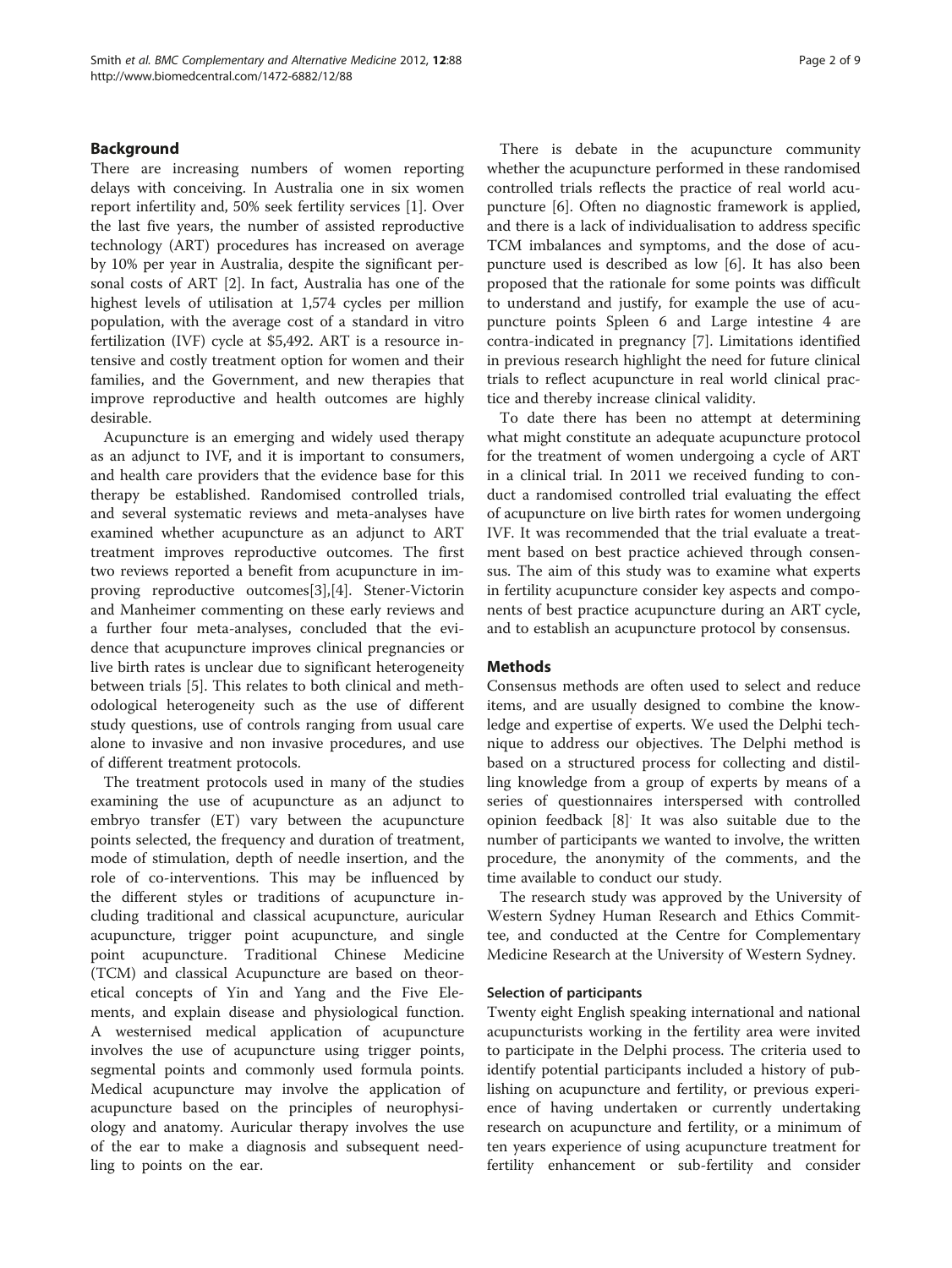themselves specialists in fertility acupuncture; or recommended from participants meeting the above criteria.

#### Procedure

#### Selection of items

For the development of the initial item pool parameters were identified through reports and guidelines as contributing to the parameters of acupuncture treatment [[9-11](#page-8-0)]. These were presented as follows:

- a) treatment as an adjunct to the ART cycle; including the acupuncture rationale (style of acupuncture), extent to which treatment is varied, timing of acupuncture treatment during the time an ART cycle, use of preferred acupuncture points at this time (identified from a review of literature and textbooks), needling technique, needling stimulation and retention, patient education, the role of the practitioner-patient relationship,
- b) treatment as an adjunct to embryo transfer; including treatment frequency, use of specific acupuncture points, the use of co-interventions, practitioner intent, location of where treatment should be administered, and
- c) demographics of participants including age, gender, acupuncture qualification, years in practise, workload attributed to working with fertility patients, and style of acupuncture practised.

Participants were emailed or posted an invitation to participate in the Delphi process. For those agreeing to participate a link to an online survey hosted at [www.sur](http://www.surveymonkey.com)[veymonkey.com](http://www.surveymonkey.com) was provided. Two (2) electronic reminders were sent.

During the first round participants were asked to indicate their opinion about acupuncture treatment parameters for women receiving acupuncture as an adjunct to ART. Responses were indicated by yes or no, and by ranking items along a four point Likert scale for agreement ("strongly agree", "agree", "disagree", "strongly disagree"). We also included an opportunity for participants to comment on their responses, or to provide additional comments on other components of treatment (Additional file [1\)](#page-7-0). The aim of this first round was to identify what fertility acupuncturists considered key components for women during an ART cycle. Following analysis of the first round, a summary report was circulated to participants on the results from the first round, and they were invited to participate in the second round.

For the second round, participants were asked to similarly respond to statements. An agreement of 80% or more was required to achieve a consensus to retain an item from those responding to each statement. Three rounds only were undertaken to achieve consensus. During this third round a series of statements were presented to participants describing the parameters of the proposed treatment protocol for our study, we sought an 80% agreement (from those responding to each statement) to achieve a consensus.

# Analysis

Data were collated by [www.surveymonkey.com](http://www.surveymonkey.com), and responses were downloaded both as summaries and detailed comments. The responses to each item were reported as the proportion of participants. CS and SG discussed the qualitative and quantitative responses after round one, and circulated the results of round one and two to participants. CS and JL met to discuss the items circulated for the consensus statement describing the treatment protocol for the trial treatment protocol.

# Results

Of the 28 people invited to participate 17 agreed to participate, and 17 completed round one, 16 completed round two and 15 completed round three. The characteristics of the Delphi participants are described in Table [1.](#page-3-0) Two participants joined the study on the basis of recommendations from other participants.

# First Round of Delphi: Key aspects and components of acupuncture during an ART cycle

The frequency, number of treatments and timing of acupuncture during an ART cycle were identified as important. In particular, treatments administered early during the stimulation phase of the cycle, and treatment on the day of ET (Table [2](#page-3-0)). Participants indicated that the need for treatment was influenced by the individual's presentation, and that frequent treatments were administered early on during the ART cycle with the goal to improve follicular and endometrial responsiveness. Participants' responses ranged from a minimum of twice weekly treatments to every other day up until the time of the trigger injection. Eight suggested there be one treatment within the week following ET.

Participants selected from a list of 'essential points' those to be selected for use during the stimulation phase of the ART cycle. Channels selected included the Ren, Kidney, Stomach, Liver and Spleen channels, with points on the innervation area to the uterus and ovaries in the abdominal muscles and in the leg, and the use of extra points. The most common points included Ren 4 (Guanyuan) and 6 (Qihai), Kidney 3 (Taixi), Spleen 6 (Sanyinjiao), Zigong, Stomach 36 (Zusanli), and Stomach 29 (Guilai). The use of 'essential points' during other stages of the ART cycle was less clear.

Fourteen participants indicated a needling duration of 25–30 minutes. The majority of participants (15) responded that obtaining *deqi* was important (Table [2](#page-3-0)).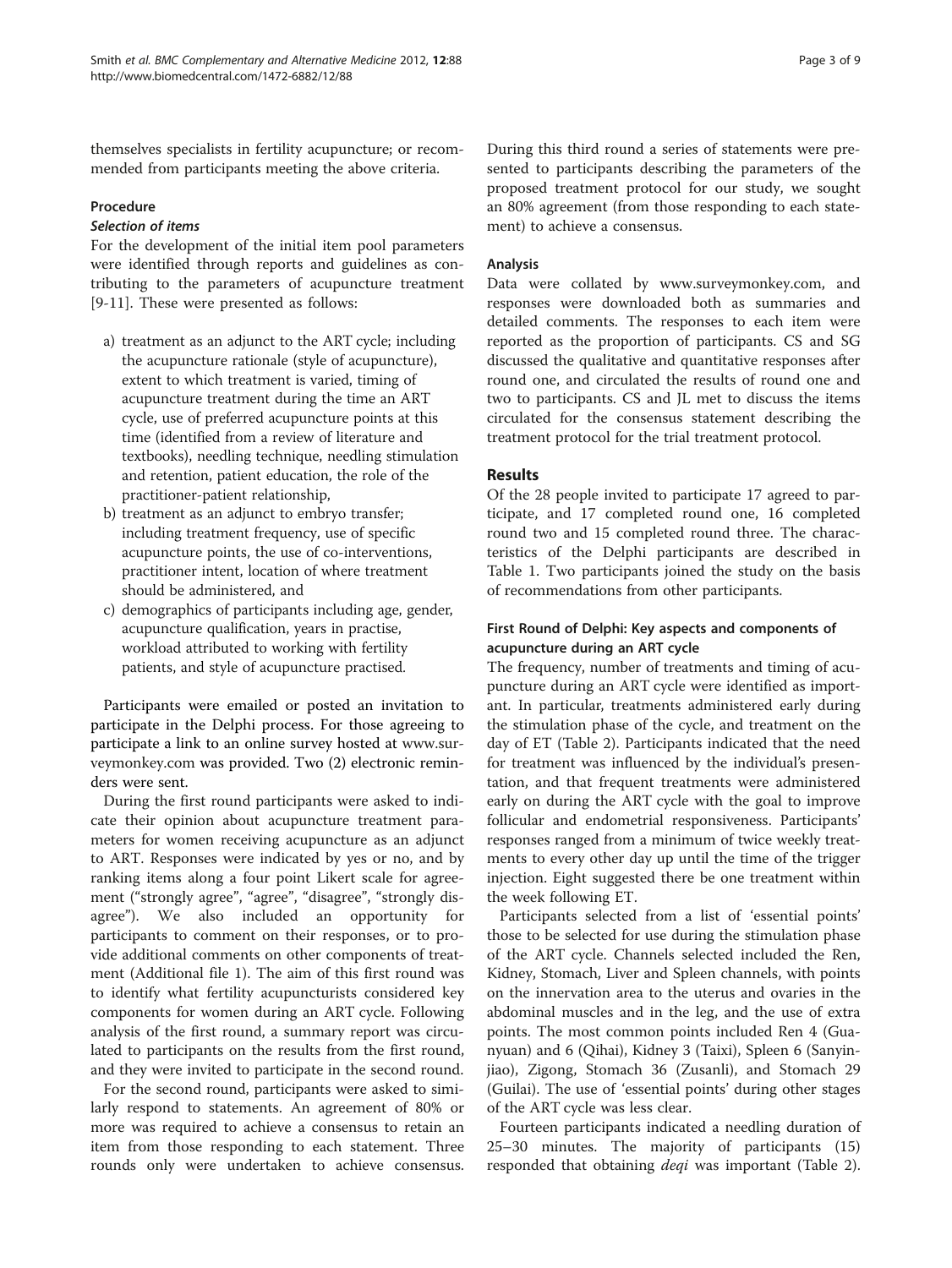<span id="page-3-0"></span>

|                | Table 1 Profile of responders participating in the |  |  |
|----------------|----------------------------------------------------|--|--|
| Delphi process |                                                    |  |  |

| Characteristic ( $n = 17$ )                                 | % n       |
|-------------------------------------------------------------|-----------|
| Gender                                                      |           |
| Male                                                        | 11.8(2)   |
| Female                                                      | 82.3 (14) |
| Missing                                                     | 5.9(1)    |
| Age                                                         |           |
| $26 - 35$                                                   | 23.5(4)   |
| $36 - 45$                                                   | 23.5(4)   |
| $46 - 65$                                                   | 53.0 (9)  |
| Highest TCM qualification                                   |           |
| Graduate diploma                                            | 17.6(3)   |
| Bachelors degree                                            | 17.6(3)   |
| Masters degree                                              | 29.4 (5)  |
| PhD                                                         | 29.4(5)   |
| Other                                                       | 5.9(1)    |
| Years in acupuncture practice                               |           |
| $6 - 10$                                                    | 47.1 (8)  |
| $11 - 20$                                                   | 29.4 (5)  |
| $21 +$ years                                                | 23.5 (4)  |
| Country of Practice                                         |           |
| Australia                                                   | 35.3(6)   |
| United States                                               | 23.5(4)   |
| China                                                       | 11.8(2)   |
| Denmark                                                     | 5.9 (1)   |
| Sweden                                                      | 5.9 (1)   |
| United Kingdom                                              | 5.9(1)    |
| Missing                                                     | 11.8(2)   |
| Styles of acupuncture practiced (multiple responses given)  |           |
| <b>TCM</b>                                                  | 82.3 (14) |
| Classical acupuncture                                       | 35.3(6)   |
| Western Medical                                             | 17.6(3)   |
| Five element                                                | 23.5(4)   |
| Auricular                                                   | 17.6(3)   |
| Other (e.g.Japanese)                                        | 23.5(4)   |
| Acupuncture patient seen/week                               |           |
| $0 - 35$                                                    | 35.3(6)   |
| $36 - 50$                                                   | 29.4 (5)  |
| $51 +$                                                      | 23.5(4)   |
| Not currently in practice                                   | 11.8(2)   |
| Percentage patient consults for fertility related treatment |           |
| 26-50%                                                      | 11.8(2)   |
| 51-75%                                                      | 11.8(2)   |
| 76-100%                                                     | 64.7 (11) |
| Not currently in practice                                   | 11.8(2)   |

#### Table 1 Profile of responders participating in the Delphi process (Continued)

| Patients undergoing IVF majority of client base | 5.9(1)  |
|-------------------------------------------------|---------|
| 50% of client base                              | 41.1(7) |
| 25% client base                                 | 29.4(5) |
| Not in practice                                 | 23.6(4) |
|                                                 |         |

Views varied on the need to maintain deqi during treatment with eight of the 17 responders reporting there was no need to stimulate again. Nine responders suggested use of combined application electro and manual acupuncture.

Advice on self care was frequently given and included rest, regular sleep, not working excessive hours, minimising stress, dietary advice, keeping positive, the need to relax, no vigorous exercise, avoiding extreme heat or cold, no heavy lifting, avoiding fumes and cleaning fluids and general advice explaining the rationale for acupuncture at this time.

The practitioner-patient relationship was identified as important, and comments describing features of this included; ensuring practitioners were present, positive, vital, reassuring, empathetic and calm and confident without conveying unrealistic expectations. A suggestion was also made to the importance of practitioners having sound knowledge and understanding of reproductive physiology and pathology.

Nine participants identified practitioner intent or yi as important. Some participants described their intent as:

Table 2 Round 1: Acupuncture treatment parameters for women undergoing ART

| Timing of acupuncture in relation to an ART cycle | Yes $% n = 17$ |
|---------------------------------------------------|----------------|
| Day of ET                                         | 94.1 (16)      |
| During the stimulation phase                      | 94.1 (16)      |
| Days 3-5 between egg pick up and ET               | 53.0(9)        |
| Following ET but before pregnancy test            | 47.1(8)        |
| Following trigger but before egg retrieval        | 41.1(7)        |
| Day of egg retrieval                              | 35.3(6)        |
| Day of trigger                                    | 17.6(3)        |
| Needle stimulation and retention                  |                |
| Important to attain degi                          | 82.4(3)        |
| Maintain degi                                     |                |
| No need to stimulate again                        | 47.1(8)        |
| Stimulate after 10 min                            | 23.5(4)        |
| Stimulate after 15 min                            | 17.6(3)        |
| Degi not important                                | 5.9(1)         |
| Mode of stimulation                               |                |
| Manual and electro-acupuncture                    | 53.0 (9)       |
| Manual only                                       | 35.3(6)        |
| Electo-acupuncture only                           | 0.0(0)         |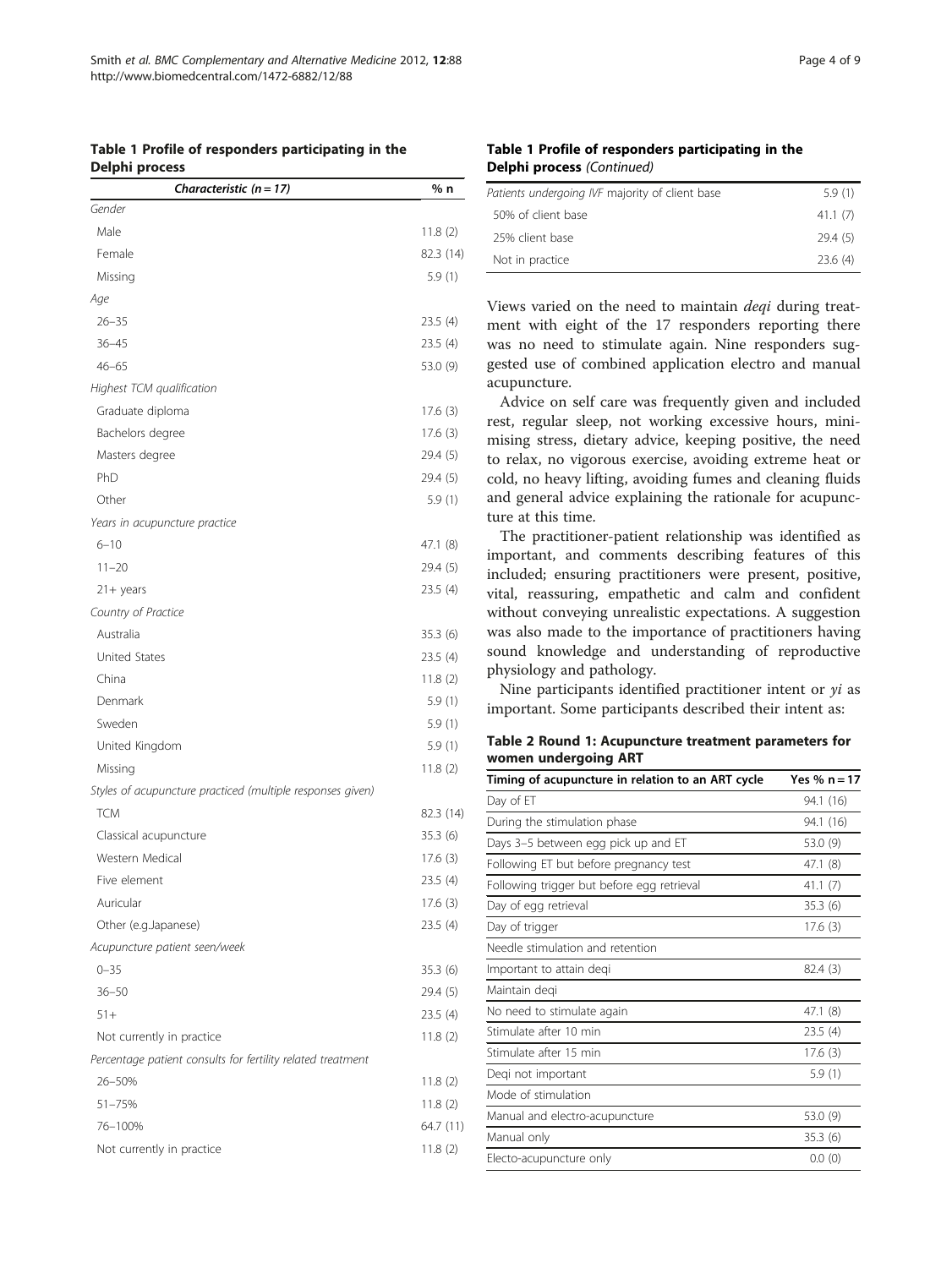"my intention is never to 'get a patient pregnant' during ART.It is instead to optimise their response, minimise side effects and to support them emotionally so they can be at peace with either a negative or positive response".

"to relax them and allow them to feel empowered by what they are doing to assist the IVF procedure".

"to let go of outcome, and let go of ego, I try to avoid attachment to outcome because I feel it blocks the flow of Qi through me in my treatments, and prevents me from visualising the meridian pathways effectively".

#### Treatment as an adjunct to embryo transfer

The majority of participants considered TCM  $(n = 13)$ , and classical acupuncture  $(n = 9)$  as the best style of acupuncture for this treatment. Others suggested western medical acupuncture  $(n = 4)$ , five element  $(n = 5)$ , Japanese (n = 3) and auricular styles (n = 6) Over half (n = 10) of participants thought a semi standardised protocol should be used (some fixed treatment options and some individualisation), with five out of 17 responders advocating for use of a completely individualised protocol. Eleven responders thought three of more treatments should be administered to achieve a successful implantation and that the administration of acupuncture should be at a minimal distance from the ART clinic. Preference was for a location within 30 minutes of the ART clinic  $(n = 8)$ , and five considered treatment should be on the premises of the ART clinic. The role of cointerventions was seen as important with moxa  $(n = 5)$ and herbs  $(n = 5)$  the most commonly cited interventions.

For treatments administered on the day of ET, two participants reported essential points as described in the Paulus protocol [[12\]](#page-8-0), other participants nominated other essential points. Only two participants thought auricular acupuncture was not important to a treatment protocol.

# Second round of Delphi

In the second round of the Delphi process, we sought to identify areas for consensus relating to our own future trial, and more generally to guide future research. Participants were asked to give their response along a scale indicating their disagreement or agreement with a statement describing aspects on the intervention. Resourcing for our trial allowed for treatment on the day of ET and one additional treatment, questions focused on gaining consensus for style, timing and acupuncture points for this treatment protocol.

Among those responding to the statement there was over 80% agreement that TCM  $(n = 15)$ , classical acupuncture  $(n = 12)$ , and auricular acupuncture  $(n = 13)$ were suitable for our clinical trial. Fourteen of the 16 responders agreed that the protocol should be semistandardised, incorporating some fixed treatment components and some individualisation. Seven responders expressed a first preference for the first treatment to be administered on day 8 of the ART cycle (around the time of scan and bloods), five expressed a second preference for day 3 (start of stimulation), and seven expressed a third preference for day 12 (trigger injection).

Between one and four participants chose not to respond to the question seeking their opinion on the acupuncture points to be used in the first treatment. Among those responding eighty percent agreement was obtained on the use of the following acupuncture points : innervation areas close to ovaries/uterus, PC6 (Neiguan), LR3 (Taichong), ST29 (Zusanli), Zigong (located 3 cun lateral to the midline), Ren4 (Guanyuan), Ren6 (Qihai), ST36 (Zusanli), SP6 (Sanyinjiao), SP8 (Diji), SP10 (Xuehai), Yintang, KI3 (Taixi), KI13 (Qixue), Bl23 (Shenshu), HT7 (Shenman), and Chongmai & Renmai (Table [3](#page-5-0)).

The response to the selection of acupuncture points on the day of embryo transfer was almost 100%. Eighty percent of participants agreed the following points should be considered for inclusion in the treatment protocol administered on the day of ET (Table [4\)](#page-6-0). These included; PC6 (Neiguan), Yintang, HT7 (Shenman), SP8 (Diji), LR3 (Taichong), ST29 (Guilai), ST36 (Zusanli), SP6 (Sanyinjiao), SP10 (Xuehai), KI3 (Taixi) and Du20 (Baihui). The majority of participants recommended the timing of these points to be:

Before ET only; SP8 (Diji), LR3 (Taichong), ST29 (Guilai), SP6 (Sanyinjiao), After ET only; ST36 (Zusanli), SP10 (Xuehai), KI3 (Taixi), Du20 (Baihui) Suitable for before and/or after; PC6 (Neiguan), YinTang, HT7 (Shenmen)

Fourteen participants agreed that as the points HT7 (Shenmen), PC6 (Neiguan) and Yintang have similar functions, the acupuncturist should select the point best suited to the individual. A manual mode of stimulation was considered most appropriate by 10 participants, with five suggesting a combination of manual and electro-acupuncture was acceptable for use at this time. Twelve responders agreed *deqi* should be maintained for acupuncture administered during the stimulation phase, and 7 agreed *deqi* should be maintained with additional stimulation during treatment before ET but not after ET. Two auricular points were considered important for consideration in the treatment protocol, these included Shenmen ( $n = 14$ ), and Zigong ( $n = 12$ ).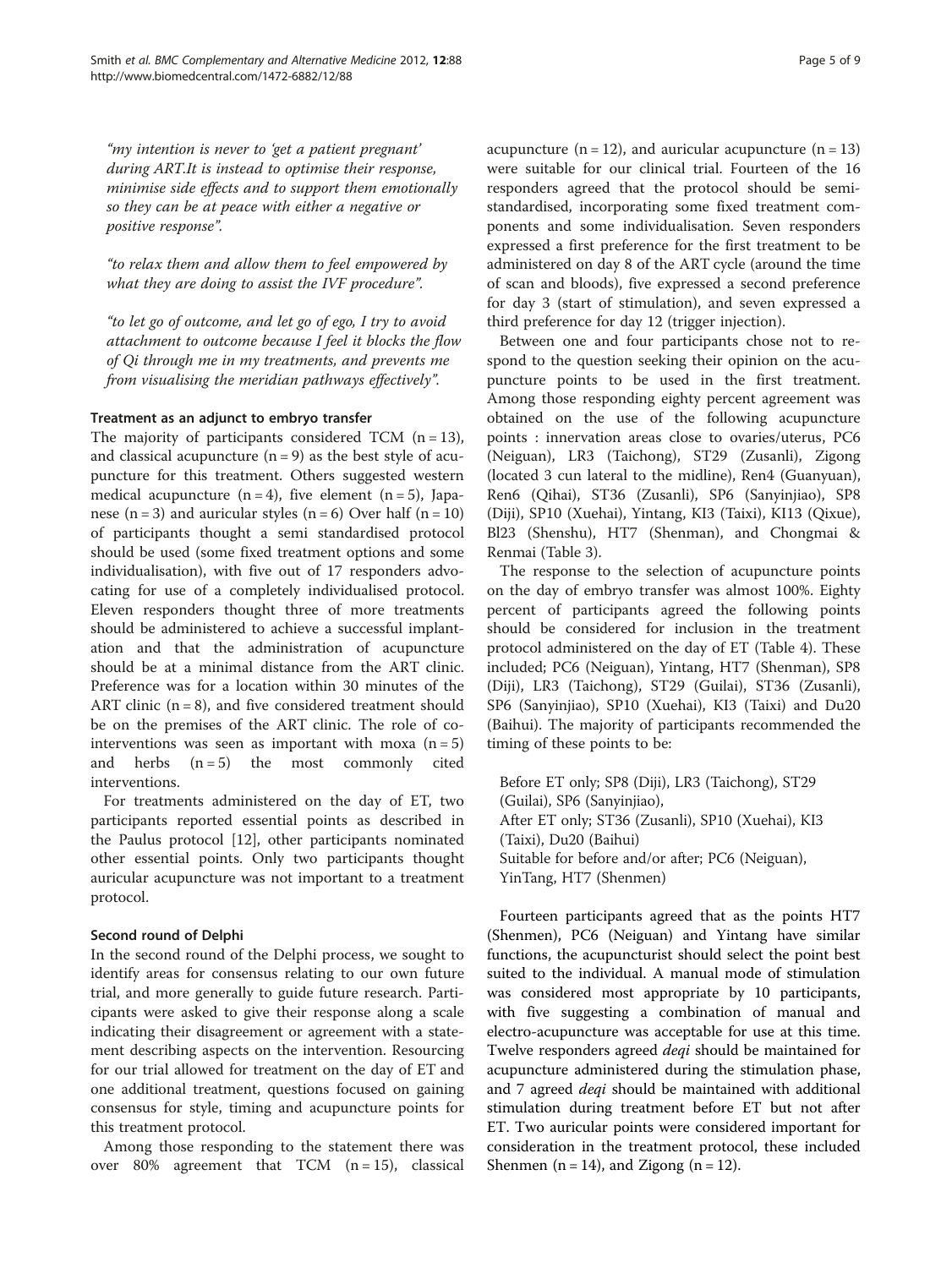| Acupuncture points Responders $n = 16$ Strongly agree % (n) Agree % (n) |          |           |         | Disagree % (n) Strongly disagree % (n) | Missing Data % n |
|-------------------------------------------------------------------------|----------|-----------|---------|----------------------------------------|------------------|
| Point selection individualised                                          | 25.0(4)  | 37.5(6)   | 18.7(3) | 0.0                                    | 18.7(3)          |
| Innervation areas close to ovaries/uterus                               | 62.5(10) | 18.7(3)   | 12.5(2) | 0.0                                    | 6.2(1)           |
| PC6 (Neiguan)                                                           | 12.5(2)  | 75.0 (12) | 0.0     | 0.0                                    | 12.5(2)          |
| LR3 (Taichong)                                                          | 12.5(2)  | 75.0 (12) | 0.0     | 0.0                                    | 12.5(2)          |
| LR5 (Ligou)                                                             | 0.0      | 25.0(4)   | 50.0(8) | 0.0                                    | 25.0(4)          |
| ST29 (Guilai)                                                           | 25.0(4)  | 75.0 (10) | 0.0     | 0.0                                    | 12.5(2)          |
| Zigong                                                                  | 56.2 (9) | 25.0(4)   | 6.2(1)  | 0.0                                    | 12.5(2)          |
| ST30 (Qichong)                                                          | 0.0      | 43.7(7)   | 31.2(5) | 0.0                                    | 25.0(4)          |
| Ren4 (Guanyuan)                                                         | 50.0(8)  | 37.5(6)   | 0.0     | 0.0                                    | 12.5(2)          |
| Ren3 ((Zhongji)                                                         | 25.0(4)  | 31.2(5)   | 18.7(3) | 0.0                                    | 25.0(4)          |
| Ren6 (Qihai)                                                            | 25.0(4)  | 50.0(8)   | 6.2(1)  | 0.0                                    | 18.7(3)          |
| ST36 (Zusanli)                                                          | 37.5(6)  | 43.7(7)   | 0.0     | 0.0                                    | 18.7(3)          |
| SP6 (Sanyinjiao)                                                        | 37.5(6)  | 37.5(6)   | 0.0     | 0.0                                    | 25.0(4)          |
| SP8 (Diji)                                                              | 6.2(1)   | 62.5(10)  | 12.5(2) | 0.0                                    | 18.7(3)          |
| SP10 (Xuehai)                                                           | 6.2(1)   | 75.0 (12) | 0.0     | 0.0                                    | 18.7(3)          |
| Yintang                                                                 | 18.7(3)  | 62.5(10)  | 6.2(1)  | 0.0                                    | 12.5(2)          |
| KI3 (Taixi)                                                             | 25.0(4)  | 56.2(9)   | 0.0     | 0.0                                    | 18.7(3)          |
| KI12 (Dahe)                                                             | 12.5(2)  | 43.7(7)   | 18.7(3) | 0.0                                    | 25.0(4)          |
| KI13 (Qixue)                                                            | 12.5(2)  | 50.0(8)   | 12.5(2) | 0.0                                    | 25.0(4)          |
| KI16 (Huangshu)                                                         | 0.0(0)   | 25.0(4)   | 43.7(7) | 0.0                                    | 31.2(5)          |
| BL23 (Shenshu)                                                          | 25.0(4)  | 50.0(8)   | 12.5(2) | 0.0                                    | 12.5(2)          |
| BI32 (Ciliao)                                                           | 6.2(1)   | 56.2 (9)  | 18.7(3) | 0.0                                    | 18.7(3)          |
| HT7 (Shenmen)                                                           | 0.0(0)   | 68.7 (11) | 12.5(2) | 0.0                                    | 18.7(3)          |
| Chongmai & Renmai                                                       | 56.2 (9) | 18.7(3)   | 6.2(1)  | 0.0                                    | 18.7(3)          |

<span id="page-5-0"></span>Table 3 Round 2: selection of acupuncture points during the stimulation phase of the cycle

# Other treatment related components: the role of the practitioner

Many participants in round one commented on the importance of practitioner intent or "yi". In round two all participants agreed this meant the practitioner being calm, being prepared for both negative and positive outcomes  $(n = 15)$ , being non judgemental  $(n = 14)$ , establishing good rapport with the patient  $(n = 14)$  and being present  $(n = 13)$ .

#### Role of co-interventions

All participants recommended providing advice to all patients to minimise stress. Relaxation techniques were identified as important and approaches recommended by participants for women to use included; meditation  $(n = 13)$ , yoga  $(n = 12)$ , visualisation  $(n = 8)$ , or tai chi  $(n = 7)$ .

Other advice considered appropriate for some women depending on their presentation included the need to keep warm and avoid cold environments (14 participants) Avoiding stimulants such as caffeine was considered important by 15 participants, 14 suggested avoiding Spleen depleting foods, cold foods, and vigorous

exercise. The use of positive visualisations was seen as important by 12 out of 16 participants.

#### Future research ideas

The areas identified as important to acupuncture treatment in round one and two emphasise the role of acupuncture as a complex intervention in clinical practice. There is a need for future research to consider pragmatic research designs for women undergoing ART. Participants suggested research on the following interventions; moxa (auricular therapy  $(n = 8)$ , herbs), relaxation techniques and dietary therapy (In addition, participants suggested the following areas relating to dosing studies for future research of acupuncture administered during ART, electro-acupuncture versus manual acupuncture, and the role of moxibustion.

# Round 3

Based on the findings from Round 2 the proposed protocol for our clinical trial was presented to participants who were requested to vote if they agreed or disagreed with the components: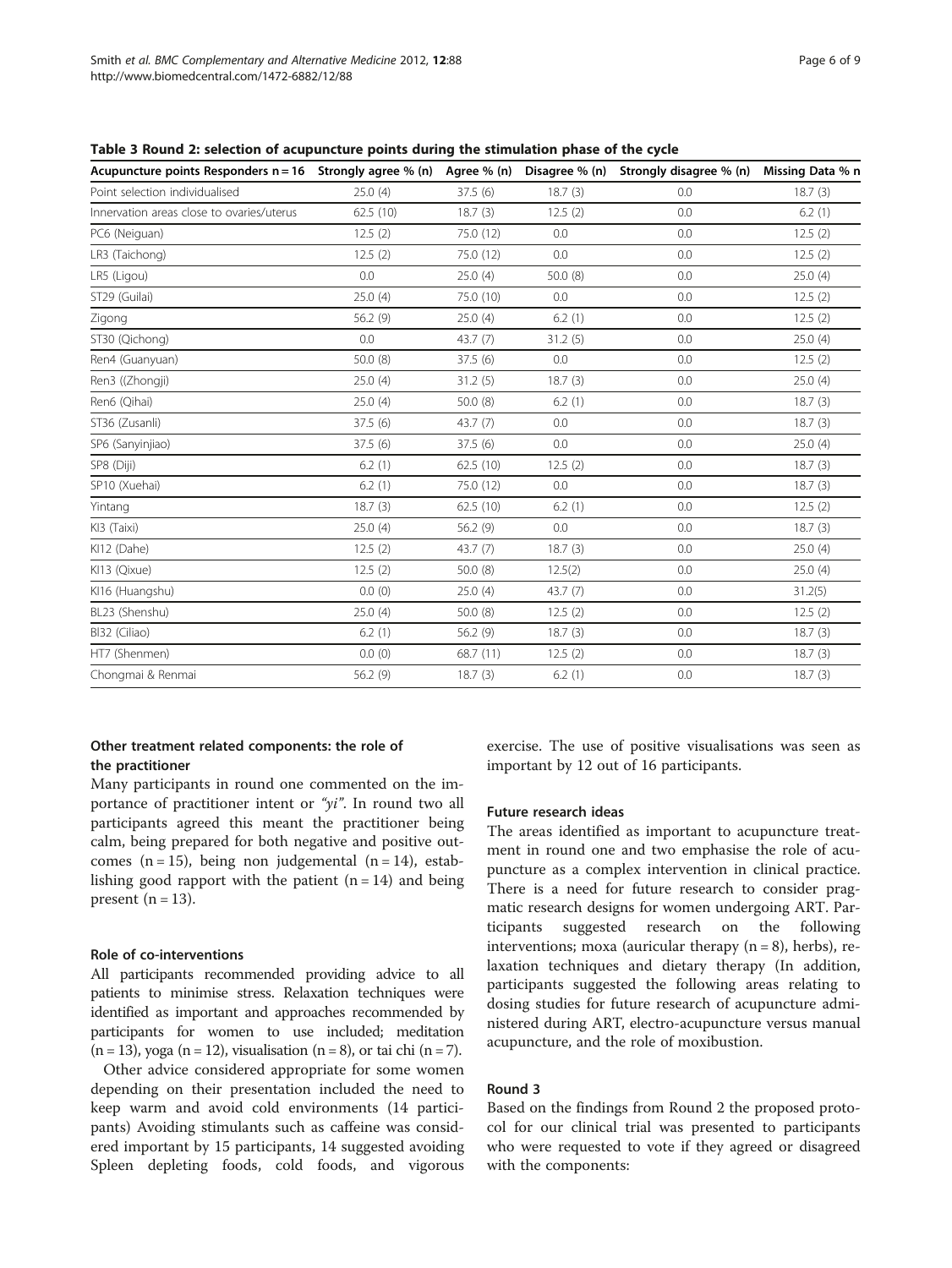<span id="page-6-0"></span>

| Table 4 Round 2: selection of acupuncture points for treatment on the day of embryo transfer |  |  |
|----------------------------------------------------------------------------------------------|--|--|
|----------------------------------------------------------------------------------------------|--|--|

| Acupuncture points Responders n = 16      | Strongly agree % (n) | Agree % (n) | Disagree % (n) | Strongly disagree % (n) | Missing % (n) |
|-------------------------------------------|----------------------|-------------|----------------|-------------------------|---------------|
| Innervation areas close to ovaries/uterus | 18.8(3)              | 25.0(4)     | 56.3(9)        | 0.0                     | 0.0(0)        |
| PC6 (Neiguan)                             | 43.8(7)              | 56.3(9)     | 0.0            | 0.0                     | 0.0(0)        |
| LR3 (Taichong)                            | 37.5(6)              | 56.3(9)     | 6.3(1)         | 0.0                     | 0.0(0)        |
| ST29 (Guilai)                             | 37.5(6)              | 50.0(8)     | 12.5(2)        | 0.0                     | 0.0(0)        |
| ST30 (Qichong)                            | 6.3(1)               | 37.5(6)     | 50.0(8)        | 6.3(1)                  | 0.0(0)        |
| Ren4 (Guanyuan)                           | 43.8(7)              | 31.3(5)     | 25.0(4)        | 0.0                     | 0.0(0)        |
| Ren6 (Qihai)                              | 20.0(3)              | 40.0(6)     | 40.0(6)        | 0.0                     | 6.3(1)        |
| ST36 (Zusanli)                            | 43.8(7)              | 43.8(7)     | 6.3(1)         | 6.3(1)                  | 0.0(0)        |
| SP6 (Sanyinjiao)                          | 37.5(6)              | 56.3(9)     | 0.0            | 6.3(1)                  | 0.0(0)        |
| SP8 (Diji)                                | 25.0(4)              | 56.3(9)     | 18.8(3)        | 0.0                     | 0.0(0)        |
| SP10 (Xuehai)                             | 18.8(3)              | 62.5 (10)   | 12.5(2)        | 6.3(1)                  | 0.0(0)        |
| Yintang                                   | 43.8(7)              | 43.8(7)     | 12.5(2)        | 0.0                     | 0.0(0)        |
| KI3 (Taixi)                               | 31.3(5)              | 50.0(8)     | 18.8(3)        | 0.0                     | 0.0(0)        |
| HT7 Shenmen)                              | 18.8(3)              | 62.5(10)    | 18.8(3)        | 0.0                     | 0.0(0)        |
| KI13 (Qixue)                              | 12.5(2)              | 50.0(8)     | 37.5(6)        | 0.0                     | 0.0(0)        |
| SP4 (Gongsun)                             | 12.5(2)              | 37.5(6)     | 43.8(7)        | 6.3(1)                  | 0.0(0)        |
| $LI$ 4 (Hegu)                             | 18.8(3)              | 56.3(9)     | 12.5(2)        | 12.5(2)                 | 0.0(0)        |
| Bl32 (Ciliao)                             | 12.5(2)              | 37.5(6)     | 43.8 (7)       | 6.3(1)                  | 0.0(0)        |
| Du20 (Baihui)                             | 37.5(6)              | 62.5(10)    | 0.0            | 0.0                     | 0.0(0)        |

- A TCM rationale will be used for the trial.
- Manual acupuncture would be administered during an ART cycle including ET, and would be semi-standardised.
- The first treatment will be administered between day 6–8 of the stimulated ART cycle, and will include core points ST29, CV4, CV6, SP6, SP10, plus up to 5 individualised additional points based on TCM pattern differentiation.
- Treatment on the day of ET will consist of treatment pre and post transfer. Points to be used for pre transfer include SP8, SP10, LR3, ST29, CV4 and one selected from HT7/PC6/YinTang (depending on presentation of women). Points to be used post transfer include: GV20, KD3, ST36, SP6, and PC6.
- Auricular acupuncture using points Shenmen and Zigong only will be used on the day of ET.
- *De qi* will be maintained with additional stimulation during the initial treatment on day 6–8, and during the pre embryo treatment.
- Practitioner intent or  $yi$  will be addressed in the treatment protocol.

Agreement of 86% was obtained from 15 people completing Round 3.

#### **Discussion**

The aim of this study was to examine what fertility acupuncturists consider key components of best practice acupuncture during an ART cycle, and to establish an acupuncture protocol by consensus for women using ART, and on the day of embryo transfer for use in a clinical trial. The study participants confirmed the importance of needling aspects relating to the dose of acupuncture, the therapeutic relationship, tailoring treatment to the individual, and the role of co-interventions. From two rounds of the Delphi process a consensus was achieved on seven treatment parameters for a protocol to be used in a clinical trial.

Our findings reinforce our understanding of acupuncture as a complex intervention, and participant feedback from working with this clinical group of patients highlighted the relevance and particular importance of the non needling aspects of care and treatment. Individualisation of care was reflected through participant's responses relating to treatment during the stimulation phase of the ART cycle, the selection of acupuncture points, tailoring of advice on self care and use of cointerventions to improve follicular and endometrial responsiveness and manage stress. The importance of the practitioner-patient relationship was acknowledged by the thoughtful contributions and suggestions from participants particularly during the initial exploratory questions relating to the practitioners intention, or  $yi$ . Clearly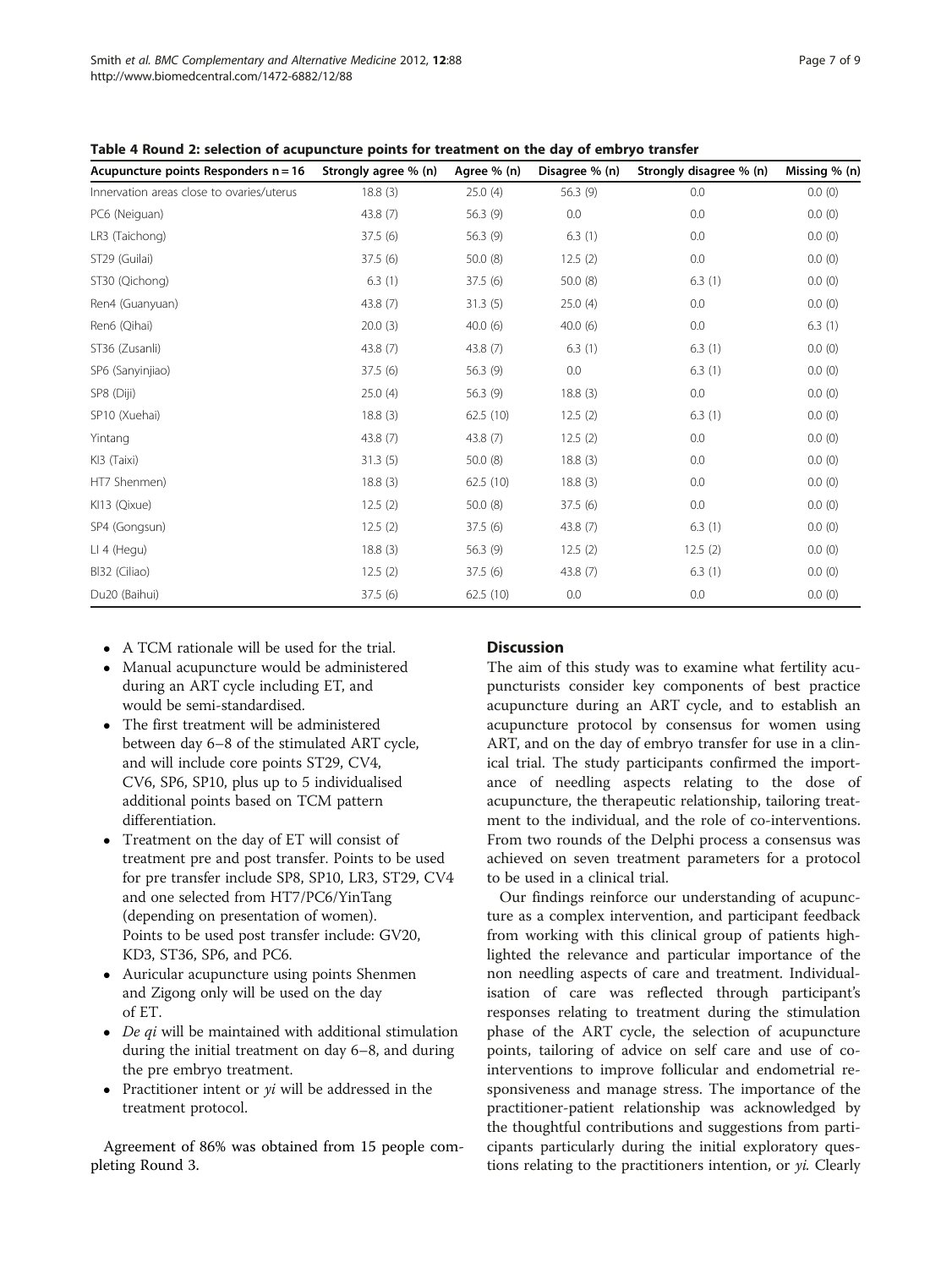<span id="page-7-0"></span> $yi$  was much more than establishing rapport through warmth and friendliness, but the preparation and nurturing of intent when healing. Participation by a diverse group of practitioners and acupuncture researchers has enabled us to develop a treatment protocol to address the research question for which funding has now been received. The treatment protocol defines the characteristics of the needling processes to be used, incorporates flexibility during the initial treatment to tailor treatment to the individual, and to address aspects of the therapeutic relationship.

Acupuncture is increasingly being used by women seeking fertility support, with evidence on the use of acupuncture for infertility support informed by two surveys. Firstly, data from 9,408 patients consulting acupuncturists identified 1.3% as using acupuncture for fertility support [[13\]](#page-8-0). Secondly, a survey of UK acupuncturists indicates 15% provide fertility support, and for some practitioners this has become a large proportion of their caseload [[14](#page-8-0)]. Eighty percent reported most of this work was related to assisted conception, and 20% of practitioners indicated additional benefits to their patients including reduced stress levels, and improved relaxation as benefits from acupuncture. The additional benefits to patients from acupuncture were similarly highlighted by our group of practitioners and researchers.

The external validity of our treatment protocol is supported by similarities with the acupuncture treatment protocol developed for a pragmatic design evaluating the role of acupuncture for women experiencing delays with conceiving in a primary care setting [\[15\]](#page-8-0). In this study a process of consensus building for the trial protocol emphasised the high value placed on a differential diagnosis, and the importance of the therapeutic relationship in working towards the therapeutic outcome.

The strengths of this study include the comprehensive approach taken to identifying the dimensions for consideration relating to this area of clinical practice. We also achieved consensus from experienced practising acupuncturists from this area of clinical practice, and active researchers contributing to examining the evidence base for acupuncture. There are several limitations to this study. Not all items explored in round one were explored further in the subsequent rounds, this may reflect the diversity of acupuncture styles practiced by our Delphi participants, and the differing emphasis given to different items. There was some missing data to most items, and it was unclear for some items why this occurred. The characteristics of our responders indicate they were experienced practitioners, or researchers in terms of qualifications and the focus of their clinical practice with seeking fertility support. Their acupuncture training and experience will have influenced their responses to the Delphi rounds, and although we asked responders the style of acupuncture they use to treat women, we do not know if this reflected their initial training. Other limitations could relate to the participation of experts. We set out to be inclusive, however not all who were invited accepted our invitation, and there may be other styles of acupuncture practiced that were not included, or were under-represented. Our methodology did not consistently allow us the explore the reasons for participants responses to some questions. For example we do not know the rationale for participants indicating their agreement or disagreement with selected acupuncture points. This study offers no insight to some practitioner concerns about the use of points such as Spleen 6 in pregnancy, or in the pre-implantation phase.

A limitation of this study has implications for future research directions. Although the majority of study participants gave agreement to the treatment protocol we would use in our trial there was concern about the low dosage of acupuncture to be used. A view was shared that future protocols should be more pragmatic and in particular allow a greater number of treatments to be administered over a longer period of time, and allow treatments to be individualised. The problem of low dose or sub optimal use of acupuncture used in clinical trials has also been highlighted by several authors. White et al. [\[16](#page-8-0)], highlight the importance of defining an adequate dose of acupuncture using a neurobiological; approach, and more recently in the Langevin, et al., [\[17](#page-8-0)]. Areas for future research for acupuncture and treatment of individuals with infertility or sub-fertility proposed by our study participants concur with some of the directions highlighted in the article Paradoxes in Acupuncture Research: Strategies for Moving Forward article which identified the apparent disconnect between experimental results and clinical trial results in acupuncture research [[17\]](#page-8-0).

#### Conclusion

This study has addressed a need to ensure research in this area of acupuncture practice is based on a consensus. It is intended these characteristics of acupuncture form the foundation of our clinical protocol, and that these findings can positively influence the directions of future acupuncture research area is this growing area of practice.

# Additional file

[Additional file 1:](http://www.biomedcentral.com/content/supplementary/2030_1389340324640156_MOESM1_ESM.docx) Delphi Forum on Acupuncture for Women undergoing ART: Round 1.

#### Competing interests

The authors declare that they have no competing interests. No funding was obtained for this study.